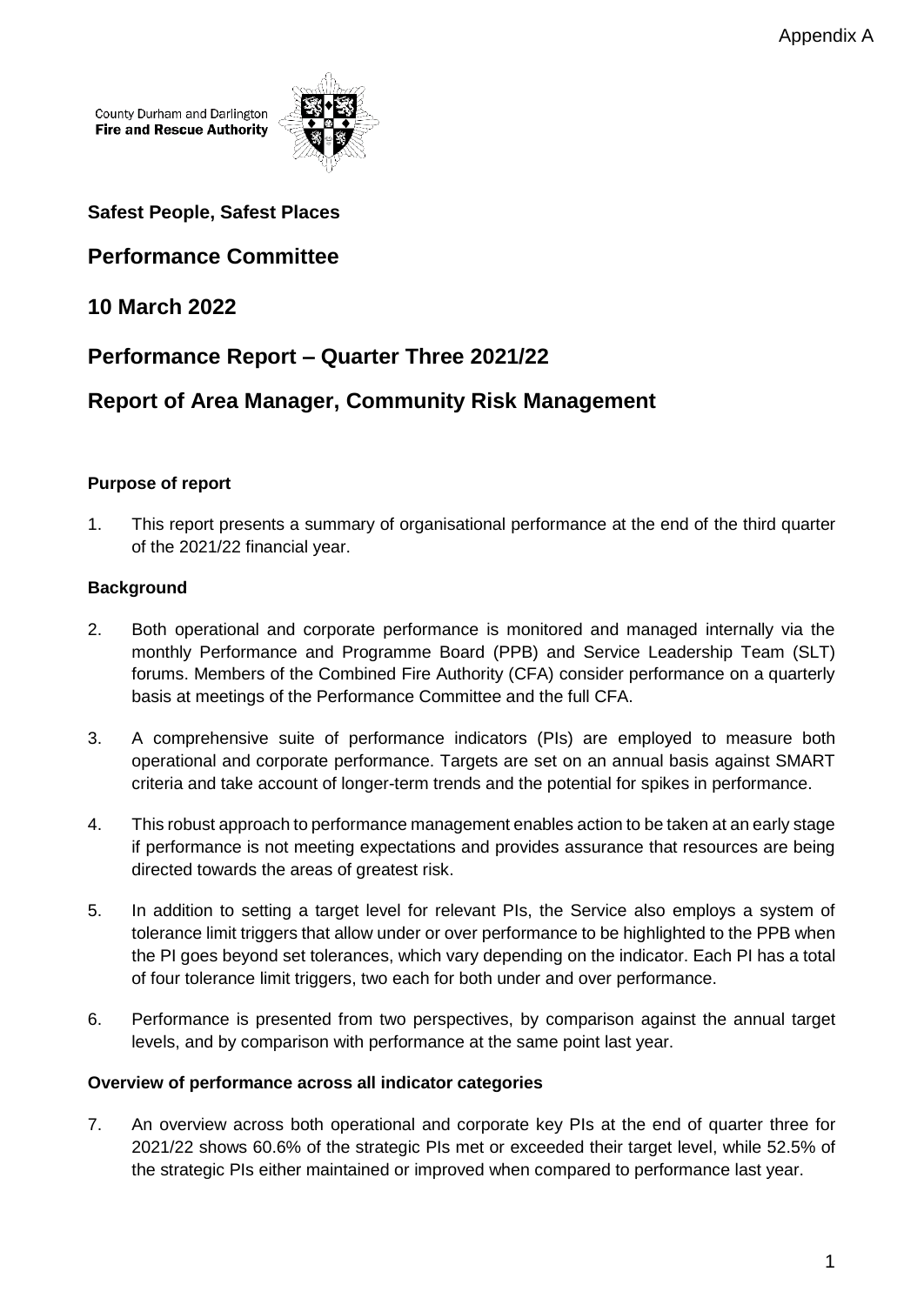#### **Performance reporting by exception**

- 8. The following sections of the report present details of specific operational and corporate indicators where performance was notably strong or where additional work is required to secure improvement. An explanatory narrative is provided for each PI group along with information about how performance compares to the annual target and the previous year.
- 9. It is worth noting that when comparing performance to the previous year, many indicators were affected by the Covid-19 pandemic and the restrictions that were in place to manage the spread of the virus. In some cases this resulted in lower than average figures during 2020-21 which can make comparison against current performance unhelpful, this is particularly noticeable in the 'Response' data which compared number of incident types attended this year to the previous year.

#### **Prevention**

| Performance Indicator                                                | Objective | Q3      | Q <sub>3</sub> | Actual    | Q3      | Actual vs       |
|----------------------------------------------------------------------|-----------|---------|----------------|-----------|---------|-----------------|
|                                                                      |           | 2021/22 | Target         | <b>VS</b> | 2020/21 | <b>Previous</b> |
|                                                                      |           | Actual  |                | Target    | Actual  | Year            |
| PI 01 - Deaths Arising from<br><b>Accidental Fires in Dwellings</b>  | Down      |         | $\Omega$       | $-100%$   | 0       | $-100%$         |
| PI 02 - Primary Fires                                                | Down      | 729     | 735            | 0.8%      | 752     | 3.1%            |
| PI 03 - Number of Accidental<br><b>Dwelling Fires</b>                | Down      | 145     | 162            | 10.5%     | 153     | 5.2%            |
| PI 04 - Injuries Arising from<br><b>Accidental Dwelling Fires</b>    | Down      | 13      | 14             | 7.1%      | 14      | 7.1%            |
| PI 05 - Total Secondary Fires                                        | Down      | 2272    | 1668           | $-36.2%$  | 1875    | $-20.7%$        |
| $PI 07 - Number of Safe &$<br><b>Wellbeing Visits</b>                | Up        | 13823   | 13637          | $1.4\%$   | 3643    | 279%            |
| PI 42 - Proportion of Safe &<br><b>Wellbeing Visits to High-Risk</b> | Up        | 84.3%   | 80%            | 5.3%      | 61.7%   | 36.6%           |
| People/Properties                                                    |           |         |                |           |         |                 |

**PI01** – Accidental death of a 71yr old male, recently discharged from lengthy stay in hospital into a warden assisted residential home. Cause of the fire was accidental ignition of a chair from smoking materials.

**PI02 –** Emergency Response (ER) crews continue to focus attentions to hotspot areas using station plans and analytical reports to highlight deviations or increases to five-year averages and utilise the menu of actions to implement interventions. Firestoppers continues to provide a brand for crews to utilise and members of the public to anonymously report deliberate fire setters. Station 'Plans on a Page' have been introduced to provide greater understanding to our Service approach both internally and externally. Version 1.2 of station plans is being developed ahead of the new reporting year and will feature improved performance reporting tools and access to an improved suite of PowerBi reports covering the full range of performance indicators reported against. These aim to improve functionality by simplifying and standardising our approach, providing user friendly tools in one location. These tools will be supported by our Watch Manager Handbook designed to provide detailed role specific guidance to Watch Managers.

See Appendix A, chart 1 for primary fires by motive and chart 2 for primary fires by type.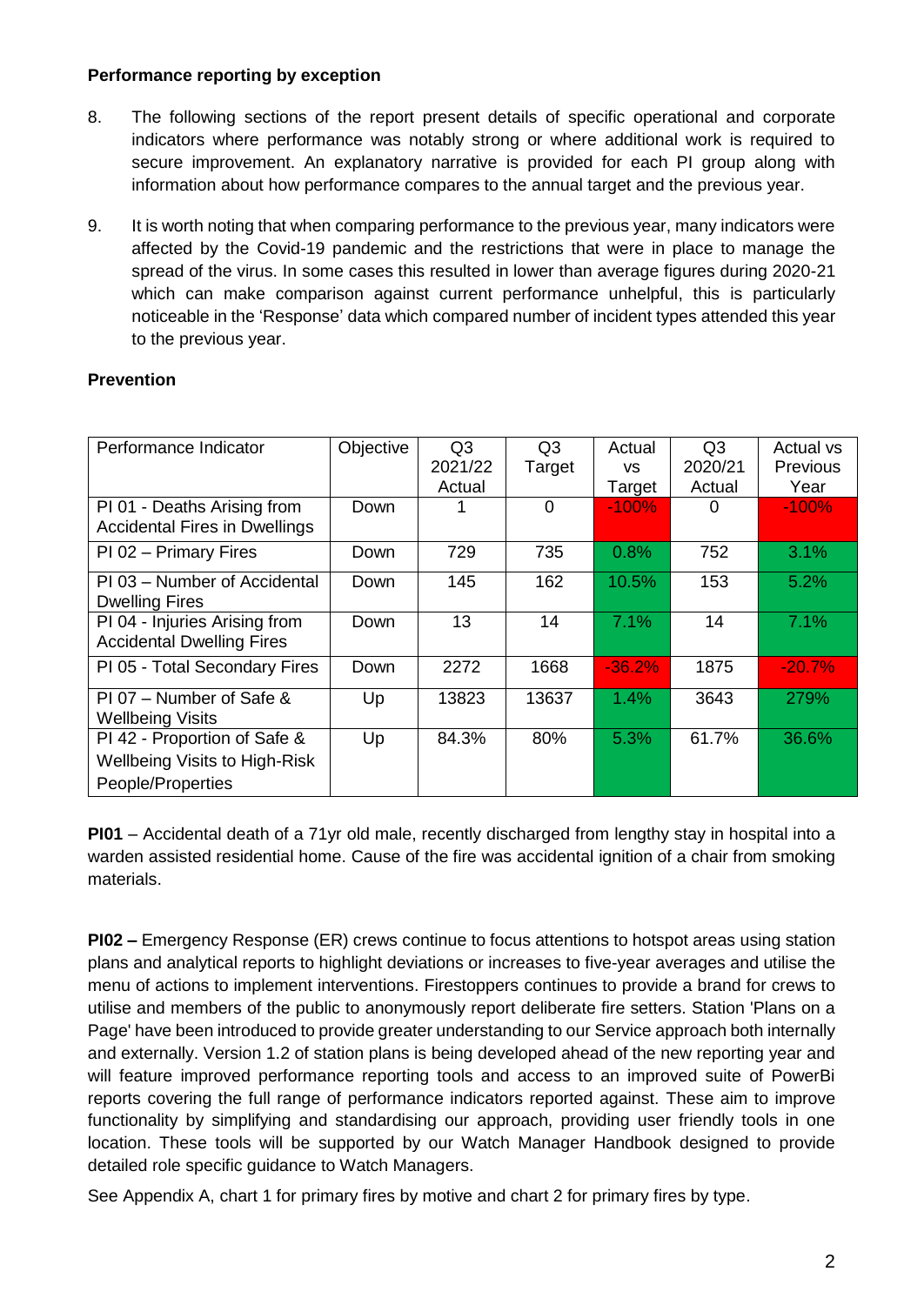**PI03** – The number of Accidental Dwelling Fires (ADFs) continues to reduce and reflects the number and quality of Safe & Wellbeing Visits (SWVs) delivered. YTD the Service has delivered almost 14,000 SWV's targeting places and people most vulnerable in the community and is on target to achieve the annual target of 18,000 despite the challenges presented by COVID-19. Work is underway to introduce a new risk based, person centred pathway and the Station Plans are driving work to develop relationships with vulnerable groups to generate greater numbers of referrals from these groups to improve the targeted approach and drive ADFs down further.

See Appendix A, chart 3 for number of ADFs by room of origin and chart 4 for number of ADFs by occupier type.

**PI04** – Injuries from ADFs to the end of Q3 are slightly lower than Service target and for the same reporting periods for previous years. This will be in part to an overall reduction in ADFs and a focus on kitchen safety during SWVs which has historically accounted for a high percentage of injuries. When the building layout permits the Service are offering an additional smoke alarm to increase the likelihood of early detection. A high % of those suffering injures or going to hospital for a precautionary check have had mobility issues, often bedridden. Increased work with partners as part of the 'Eyes Wide Open' delivery will increase awareness of fire risks and hazards especially for those most vulnerable and those that are at greatest risk be referred to the Service for additional support and additional specialist equipment such as fire retardant bedding, throws etc. The Service also supported the NFCC home fire safety campaigns through social media channels.

**PI05 –** Covid-19 restrictions and a wet Q3 may have had some impact. The Arson Reduction Team (ART) have been active in 45 schools across the Service area with 10,700 students receiving presentations on deliberate secondary fires and peer pressure mitigation.

See Appendix A, chart 5 for secondary fires by motive and chart 6 for secondary fires by property type.

**PI07** – YTD the Service has delivered almost 14,000 SWVs targeting places and people most vulnerable in the community and is on target to achieve the annual target of 18,000 despite the challenges presented by COVID-19. Work is underway to introduce a new risk based, person centred pathway and the Station Plans are driving work to develop relationships with vulnerable groups to generate greater numbers of referrals from these groups to improve the targeted approach and drive ADFs down further. The number of ADFs continues to reduce as a result and reflects the number and quality of SWVs delivered.

**PI42** – Target exceeded, and this PI is monitored through monthly ER performance meetings. As reported in PI07 Number of Safe & Wellbeing Visits - work is underway to introduce a new risk based, person centred pathway and the station plans are driving work to develop relationships with vulnerable groups to generate greater numbers of referrals from these groups to improve the targeted approach and drive ADFs down further. The number of ADFs continues to reduce as a result and reflects the effective targeting of vulnerable people and properties.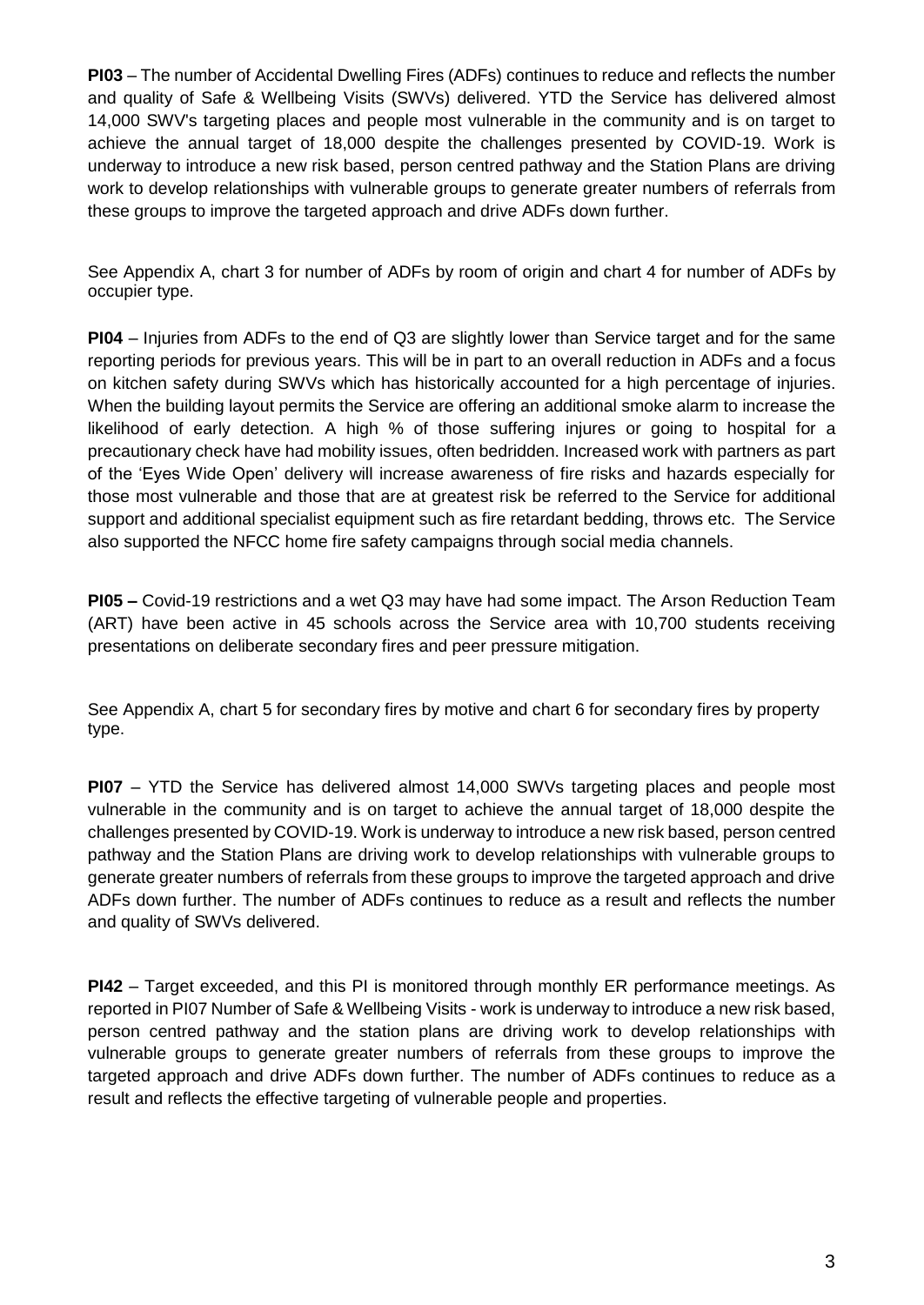## **Protection**

| Performance Indicator                                                   | Objective | Q <sub>3</sub><br>2021/22<br>Actual | Q3<br>Target | Actual<br>vs<br>Target | Q3<br>2020/21<br>Actual | Actual vs<br>Previous<br>Year |
|-------------------------------------------------------------------------|-----------|-------------------------------------|--------------|------------------------|-------------------------|-------------------------------|
| PI 10a - Primary Fires in Non-<br><b>Domestic Premises</b>              | Down      | 65                                  | 72           | $9.7\%$                | 58                      | $-12.1%$                      |
| PI 14 - False Alarms Caused<br>by Automatic Fire Detection<br>Equipment | Down      | 586                                 | 490          | $-19.6\%$              | 526                     | $-11.4%$                      |
| PI 17 - Number of Fire Safety<br>Audits                                 | Up        | 1543                                | 1593         | $-3.1\%$               | 849                     | 81.7%                         |

**PI10a –** No fires were reported within HM Prisons or secure establishments this reporting period. Our risk-based inspection programme (RBIP) of other premises which are regulated by the Fire Service under the Fire Safety Order continues to have a positive impact.

**PI14 –** Performance in this area was discussed in PPB due to a rise in activations having been identified within 'Residential Home' premises; this took performance over the Unwanted Fire Signals (UwFS) target. Further scrutiny is being conducted to ensure correct recording and classification within IRS reports.

Other areas which are being explored to potentially reduce UwFS are:

- A review of categories of non-attendance to premises during day-time hours
- Additional call challenging criteria
- Advice to businesses' regarding disconnection from Alarm Receiving Centres (ARCs) at appropriate times and use of 'double knock' systems
- A focus on UwFS advice within the next business liaison forum

There is no change to the charging letters process where we will continue to send letters to premises with reoccurring UwFS.

See Appendix A, chart 7 for false alarms caused by automatic fire detection equipment.

**PI17** – In order to support ER crews, each Business Fire Safety Officer (BFSO) ensures there is a list of premises to audit available at all times. Within this jobs que, there are also a number of data gathering visits included in order to assist with keeping the database up to date and ensure future premises are identified and added into the RBIP.

Regular quality assurance is conducted by BFSOs and reports are provided to Division Managers to support performance management and planning discussions with Watch Managers.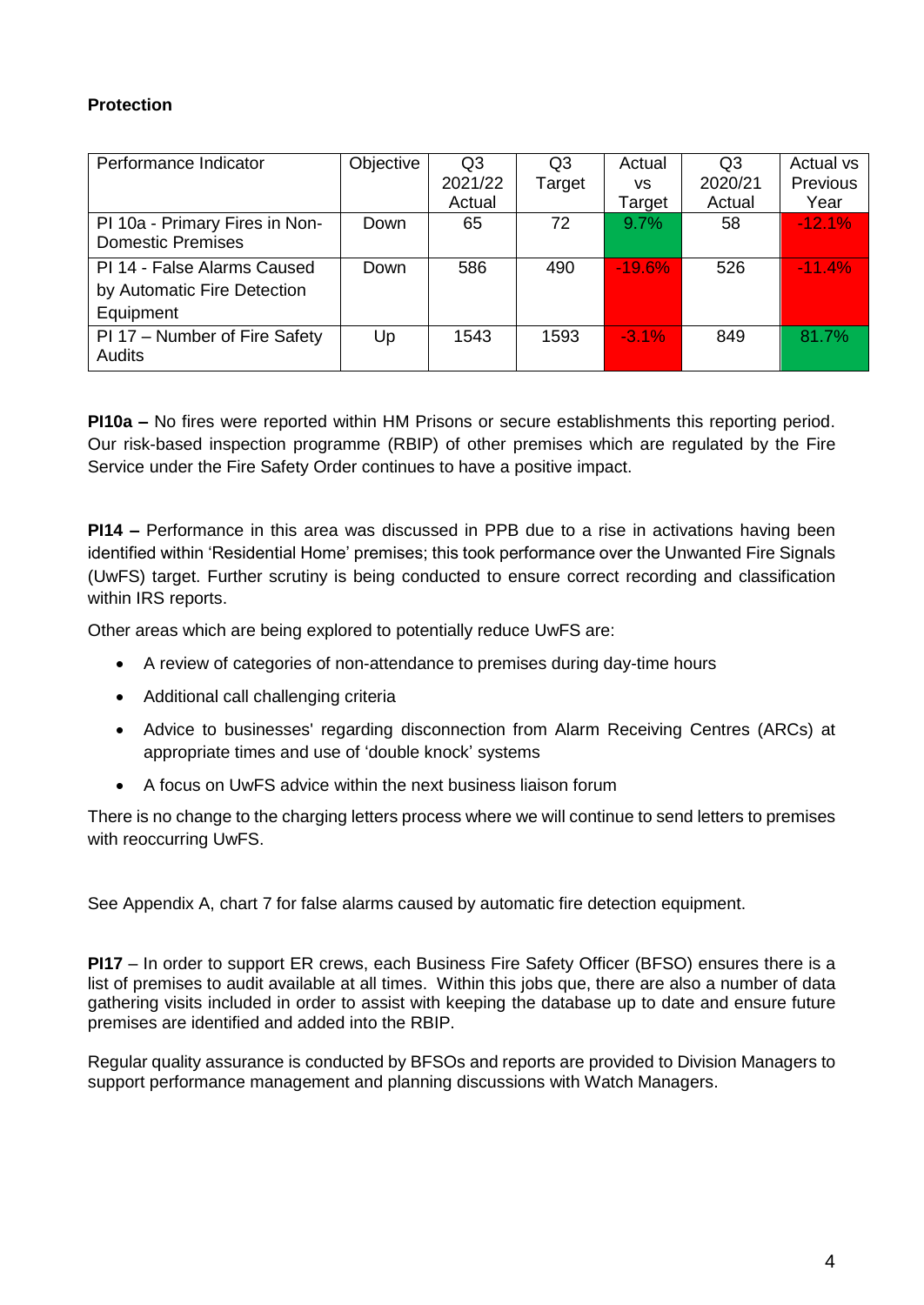### **Response**

| Performance Indicator                                    | Objective | Q <sub>3</sub><br>2021/22 | Q <sub>3</sub><br>Target | Actual<br><b>VS</b> | Q <sub>3</sub><br>2020/21 | Actual vs<br><b>Previous</b> |
|----------------------------------------------------------|-----------|---------------------------|--------------------------|---------------------|---------------------------|------------------------------|
|                                                          | N/A       | Actual<br>13430           | N/A                      | Target<br>N/A       | Actual<br>12008           | Year<br>$-11.8%$             |
| <b>Total Emergency Calls</b><br>Received (including EMR) |           |                           |                          |                     |                           |                              |
| <b>Total Incidents</b><br>(excluding EMR)                | N/A       | 6022                      | N/A                      | N/A                 | 5299                      | $-13.6\%$                    |
| <b>Total Fires</b>                                       | N/A       | 3024                      | N/A                      | N/A                 | 2667                      | $-13.4%$                     |
| <b>Total False Alarms</b>                                | N/A       | 1935                      | N/A                      | N/A                 | 1917                      | $-0.9%$                      |
| <b>Total Special Services</b><br>(excluding EMR)         | N/A       | 1062                      | N/A                      | N/A                 | 715                       | $-48.5%$                     |
| <b>Total Road Traffic Collisions</b>                     | N/A       | 237                       | N/A                      | N/A                 | 158                       | $-50%$                       |
| <b>Total Emergency Medical</b><br>Response (EMR)         | N/A       | 5                         | N/A                      | N/A                 | 2                         | $-150%$                      |
| PI 06 – Number of Response<br><b>Standards Met</b>       | Up        | 5                         | 6                        | $-16.7%$            | 5                         | $0\%$                        |

See Appendix A, chart 8 for total incidents (excluding EMR).

**PI06** – Performance remains the same to previous month, with five response standards achieved and one which was not but it did remain within tolerance levels, this standard was PI08d – nondomestic property fires attended in 11 mins 90 % of the time. All failures are discussed during monthly ER performance meetings, the majority of failures are due to extended travel distances to premises outside the 11 mins travel distance or attendances to premises for On Call appliances outside 6 minutes, i.e. 5 minute response time + more than 6 minutes travel time is greater than 11 mins.

### **Workforce**

| Performance Indicator                       | Objective | Q3      | Q <sub>3</sub> | Actual   | Q <sub>3</sub> | Actual vs |
|---------------------------------------------|-----------|---------|----------------|----------|----------------|-----------|
|                                             |           | 2021/22 | Target         | ٧S       | 2020/21        | Previous  |
|                                             |           | Actual  |                | Target   | Actual         | Year      |
| PI 40 - All Staff Sickness                  | Down      | 8.28    | 4.5            | $-84%$   | 4.36           | $-89.9%$  |
| PI 69 - Number of Accidents<br>to Personnel | Down      | 11      | 9              | $-22.2%$ | 5              | $-120%$   |

**PI40 –** Overall, there has been an 84.4% increase on shifts lost in comparison with quarter 3 of 2020- 21. C-19 symptomatic and confirmed positive cases have contributed significantly (almost 23%) to this however long-term absence remains a key issue. Long term sickness still accounts for approximately 66% of the Service's total absence during this period. Across all our employees, musculoskeletal (MSK) absence equates to almost 36% of the total absences with mental health at just under 17%.

Absences within the wholetime (WT) and Retained Duty System (RDS) categories have remained at a static high this quarter still primarily linked to longer term and C-19 related absence. Absence levels within Control have increased again in this period due to the rise in Covid cases, however, is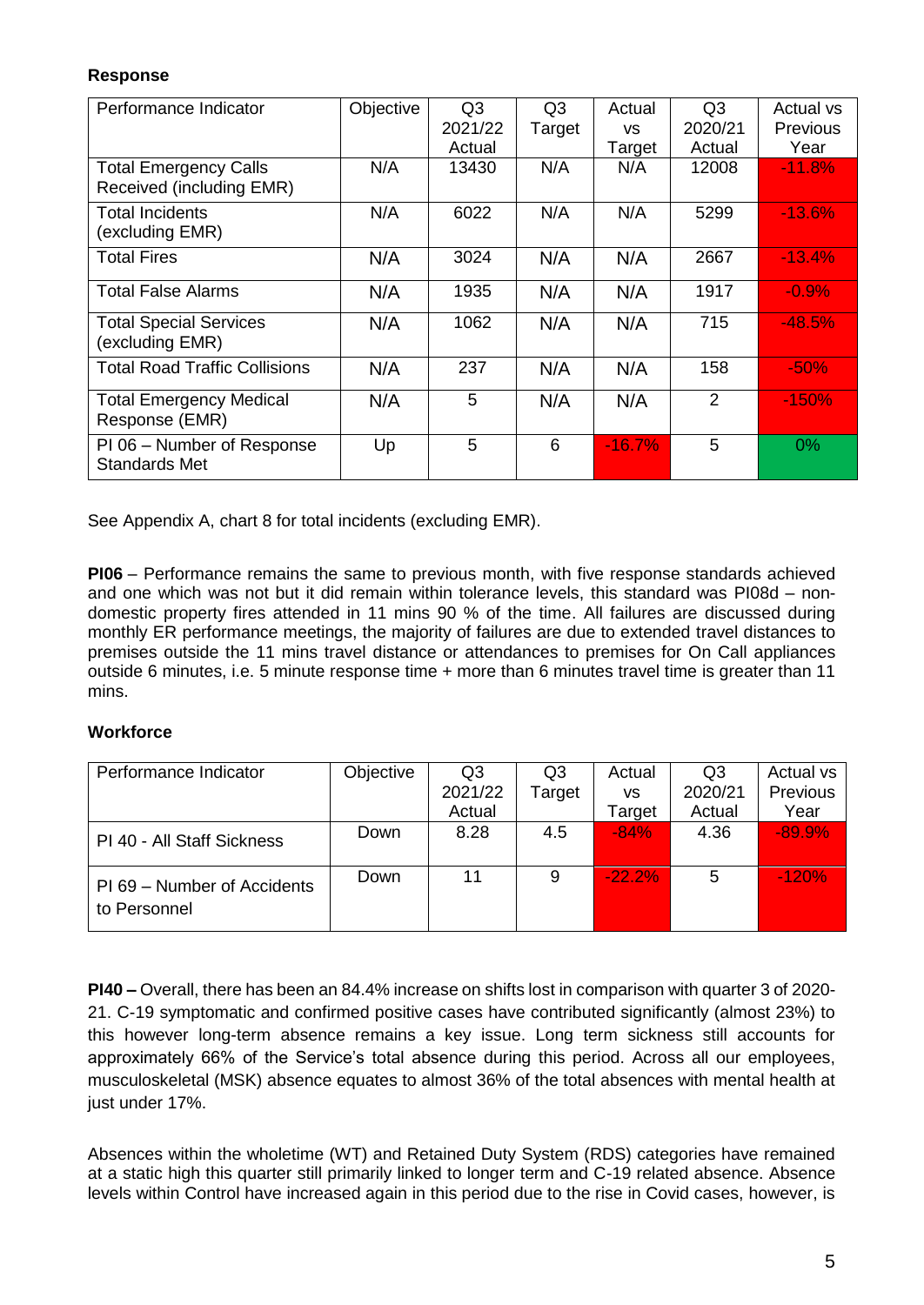anticipated to reduce again in the next. Sickness amongst Corporate staff has risen significantly in this quarter and remains above target.

The POD Team continue to liaise with line managers to support personnel to return to work as soon as possible through regular welfare visits, Occupational Health (OH) advice, additional support such as physiotherapy or counselling and encouraging discussions around the potential of modified duties once a return-to-work date is in sight. Currently support is predominantly being given to long term absence cases. The Service continues to undertake Lateral Flow Testing at home and staff are asked to test themselves daily prior to attending the workplace and log their results and their vaccination status on our system.

See Appendix A, chart 9 for all staff sickness.

**PI69 –** There were three accidents to personnel in this quarter. This has kept the Service above the target set and is above last year's performance. Two of these events were RIDDOR reportable events as the injury sustained resulted in absences from work for more than 7 days.

#### **Finance & Governance**

| Performance Indicator                        | Objective | Q3      | Q3     | Actual | Q3      | Actual vs       |
|----------------------------------------------|-----------|---------|--------|--------|---------|-----------------|
|                                              |           | 2021/22 | Target | VS     | 2020/21 | <b>Previous</b> |
|                                              |           | Actual  |        | Target | Actual  | Year            |
| PI 34 - % of Invoices paid<br>within 30 days | Up        | 99%     | 95%    | 4.2%   | 99.1%   | $-0.1\%$        |

**PI34 –** A range of processes have been investigated and improved throughout the year resulting in the majority of invoices being authorised and paid on time.

#### **Recommendations**

- 10. Members are requested to:
	- a. **note** the content of the report;
	- b. **comment** on the reported performance.

AM Keith Wanley, Ext. 5630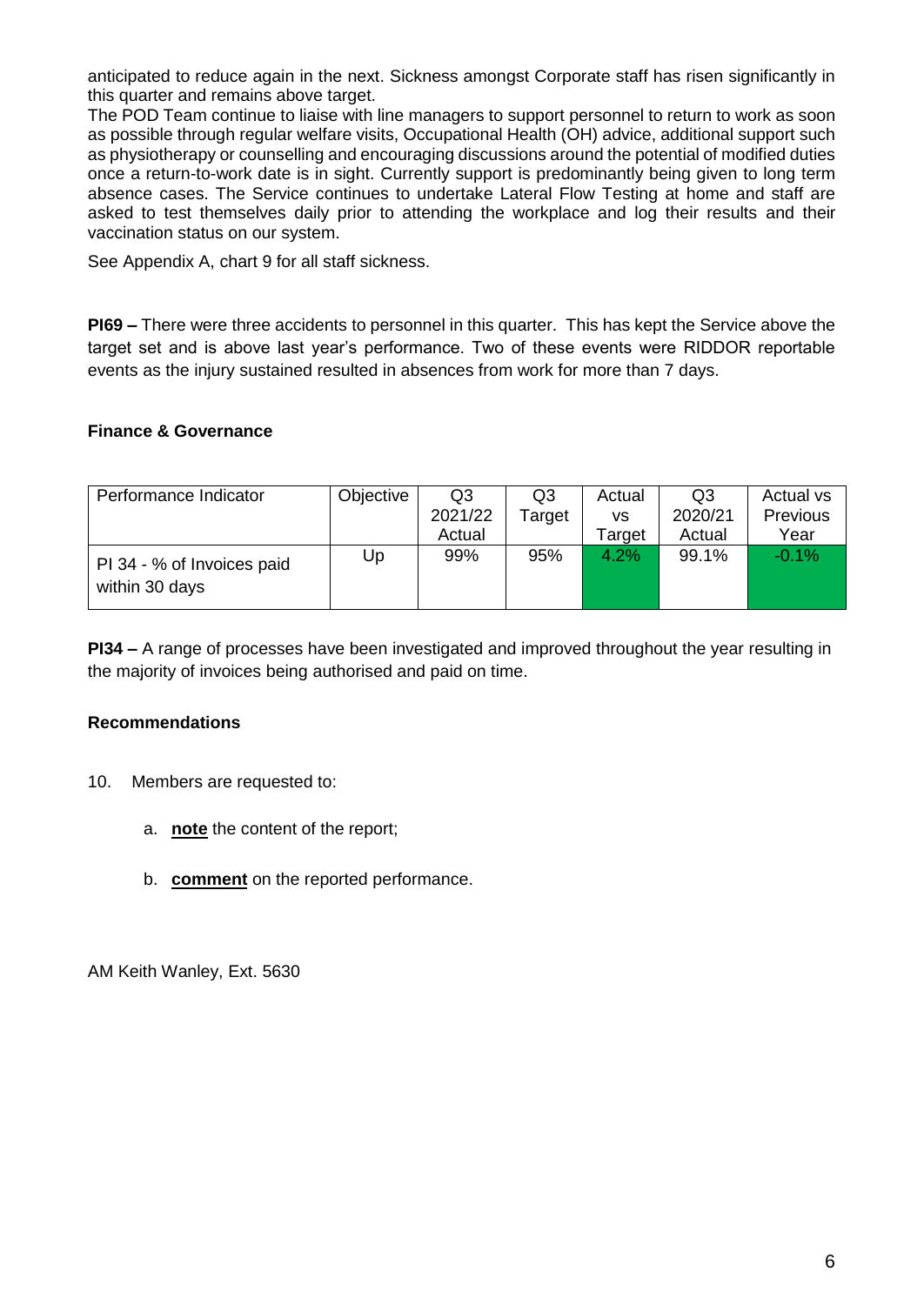## **Appendix A**

Chart 1 - Primary Fires by Motive



## Chart 2 – Primary Fires by Type

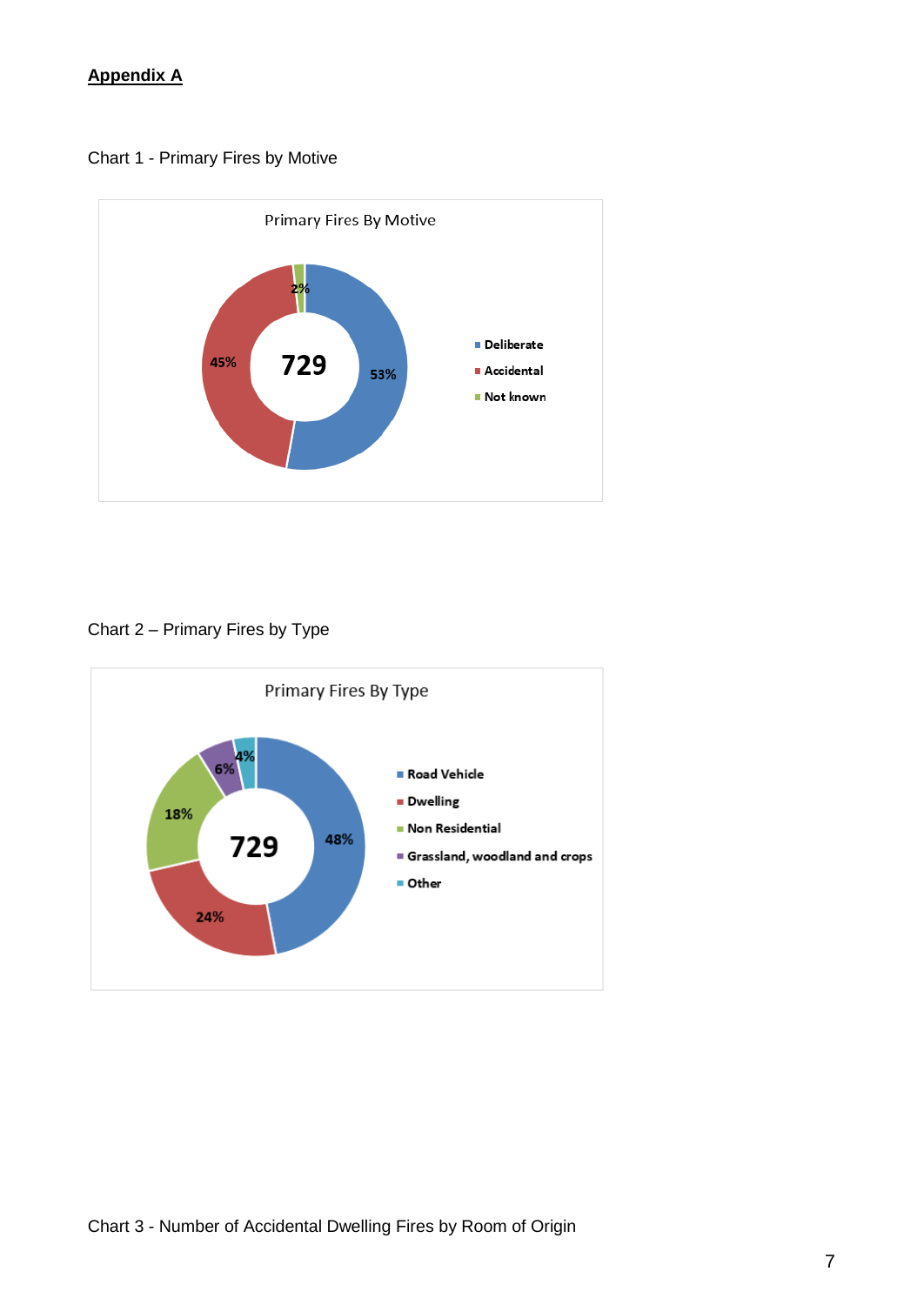

## Chart 4 - Number of Accidental Dwelling Fires by Occupier Type

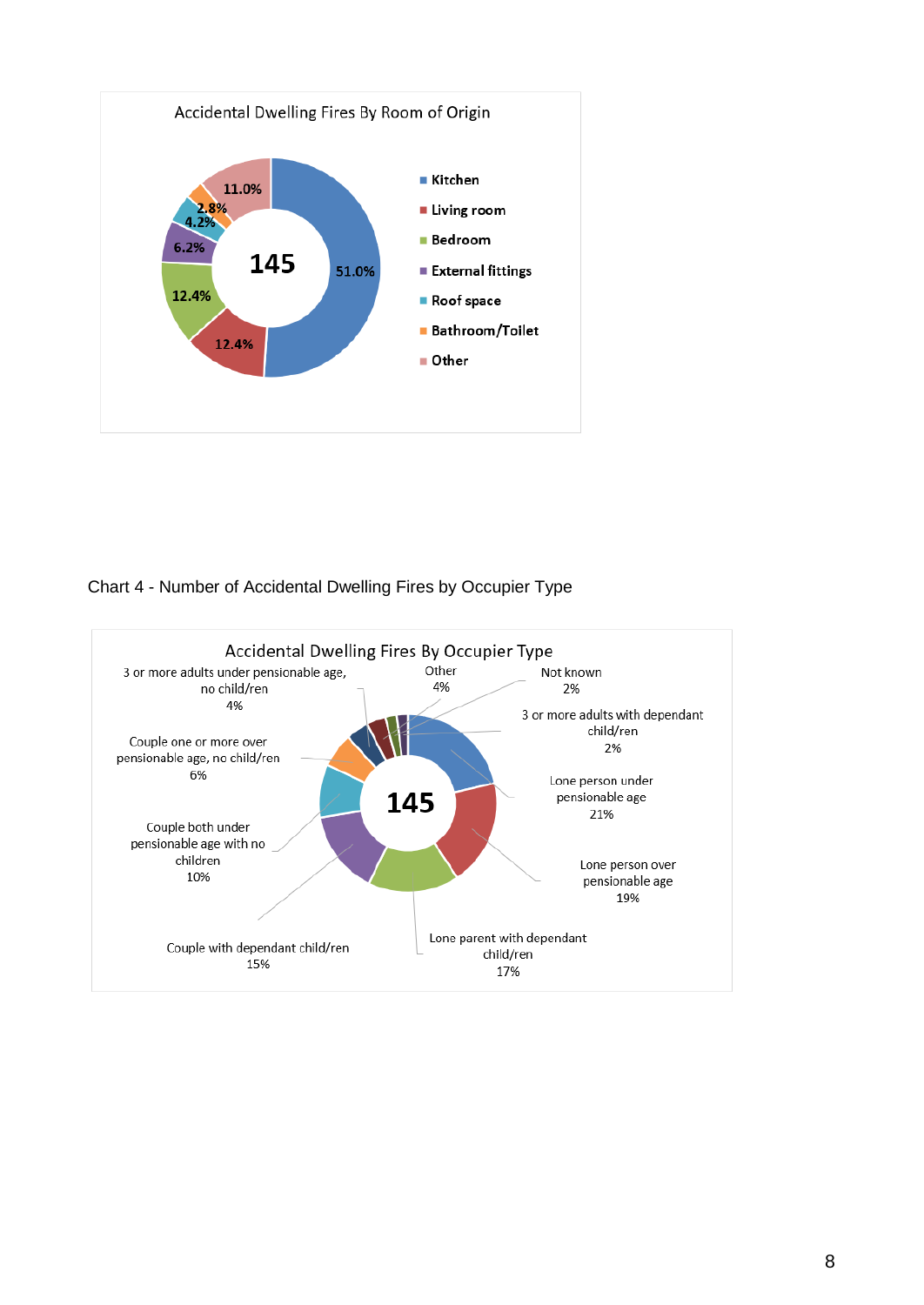

Chart 6 – Secondary Fires by Property Type

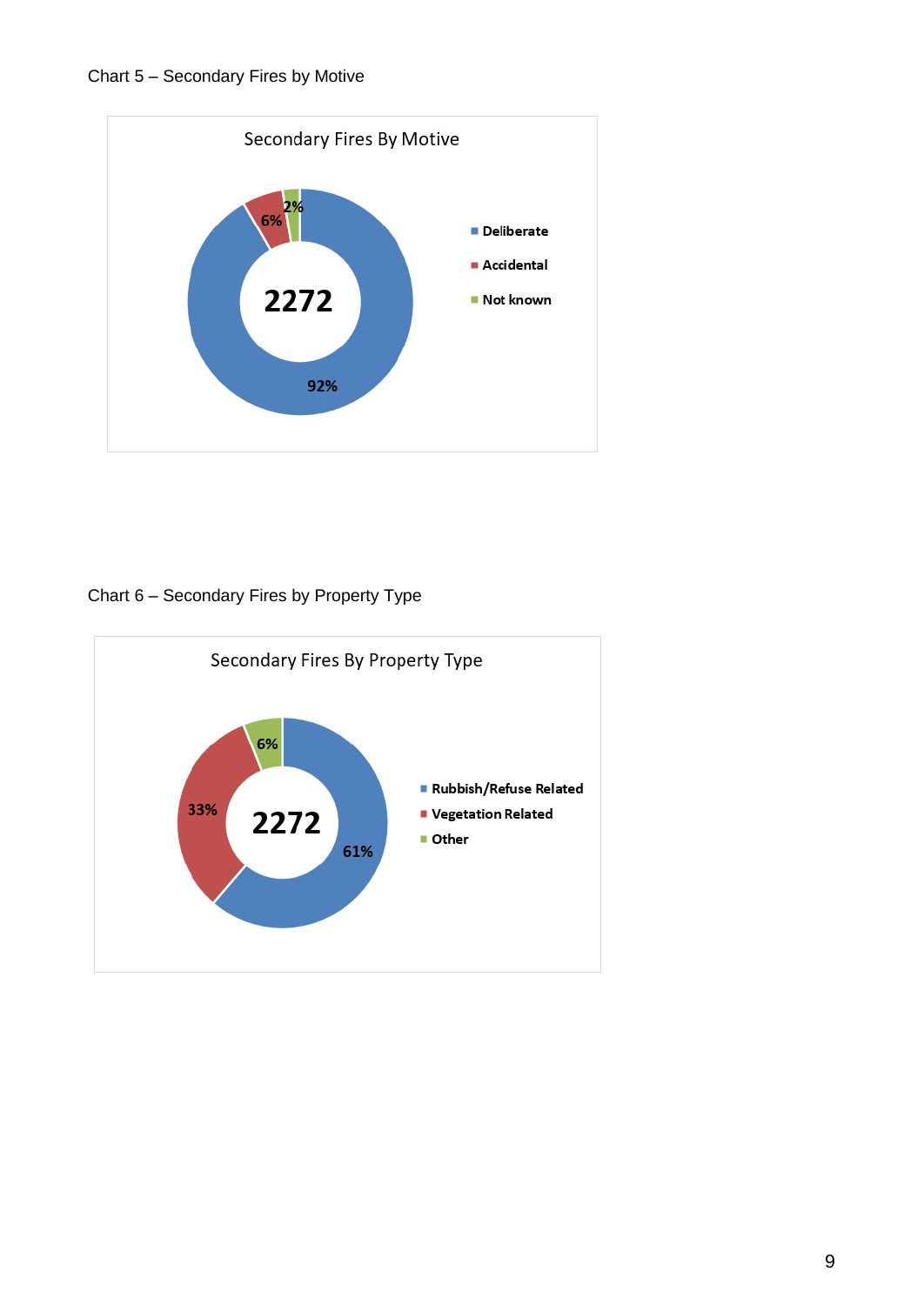



Chart 8 - Total Incidents (excluding EMR)